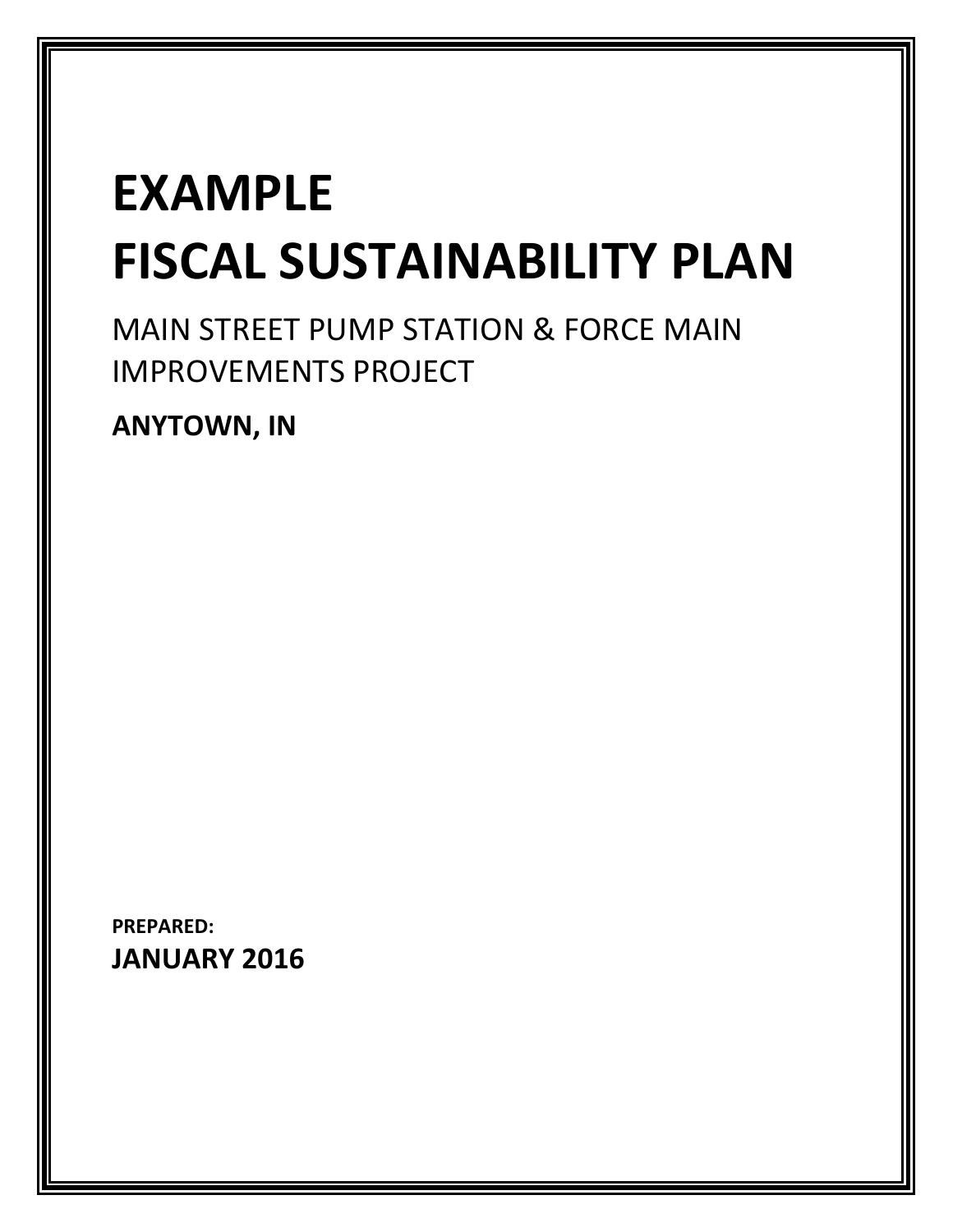### 1 INTRODUCTION

This Fiscal Sustainability Plan (FSP) has been prepared for the Main Street Pump Station Improvements Project (Project) for the City of Anytown, Indiana. The purpose of this document is to assist the City's wastewater utility with comprehensive fiscal planning for the long-term management of the assets associated with the Project.

The Project includes improvements to facility components which are past their useful life and are in need of replacement. The scope of the Project includes the following:

- Replacement of three (3) 4.0 million gallon per day (MGD) pumps.
- **EXECT** Replacement of pump station flow meter and controls including local control panel (LCP), human machine interface (HMI), programmable logic control (PLC) and supervisory control and data acquisition (SCADA) system.
- Replacement of 10,000 linear feet of 24-inch ductile iron force main.

This FSP provides a fiscal plan for the maintenance, repair, and replacement of the Main Street Pump Station's assets over a 20-year planning period. The FSP is considered a living document and will be updated each year to reflect current conditions of these assets.

### 2 ASSET INVENTORY, CONDITION & PERFORMANCE

The Main Street Pump Station is an 8.0 MGD pump station with a 10,000 linear foot, 24-inch ductile iron force main discharging to a large-diameter collector in the City's gravity sewer system. The total cost funded by an SRF loan for this project is \$1,515,500.

The Asset Management Workbook Tool, available on the SRF website, was used in the development of this FSP. The following tables, which are generated by the Asset Management Workbook, are included as attachments to this FSP:

- $\blacksquare$  Table 1 Asset Inventory
- $\blacksquare$  Table 2 Asset Rating
- Table 3 Replacement and/or Rehabilitation Expenses
- $\blacksquare$  Table 4 Improvement Expenses

#### 2.1 INVENTORY OF CRITICAL ASSETS

An inventory of critical assets is attached as Table 1 from the FSP Workbook Tool. The Main Street Pump Station's critical assets, as listed in Table 1, include: three 4.0 MGD pumps (two running, one standby) with associated piping and appurtenances, two multi-rake screens, two screenings conveyors, instrumentation and controls, electrical components, gas monitoring system, odor control system, HVAC system, bridge crane, backup generator, concrete wet well, masonry building, 24-inch ductile iron pipe (DIP) force main, and five combination air valves. A map of the Main Street Pump Station and force main is provided in Figure 1.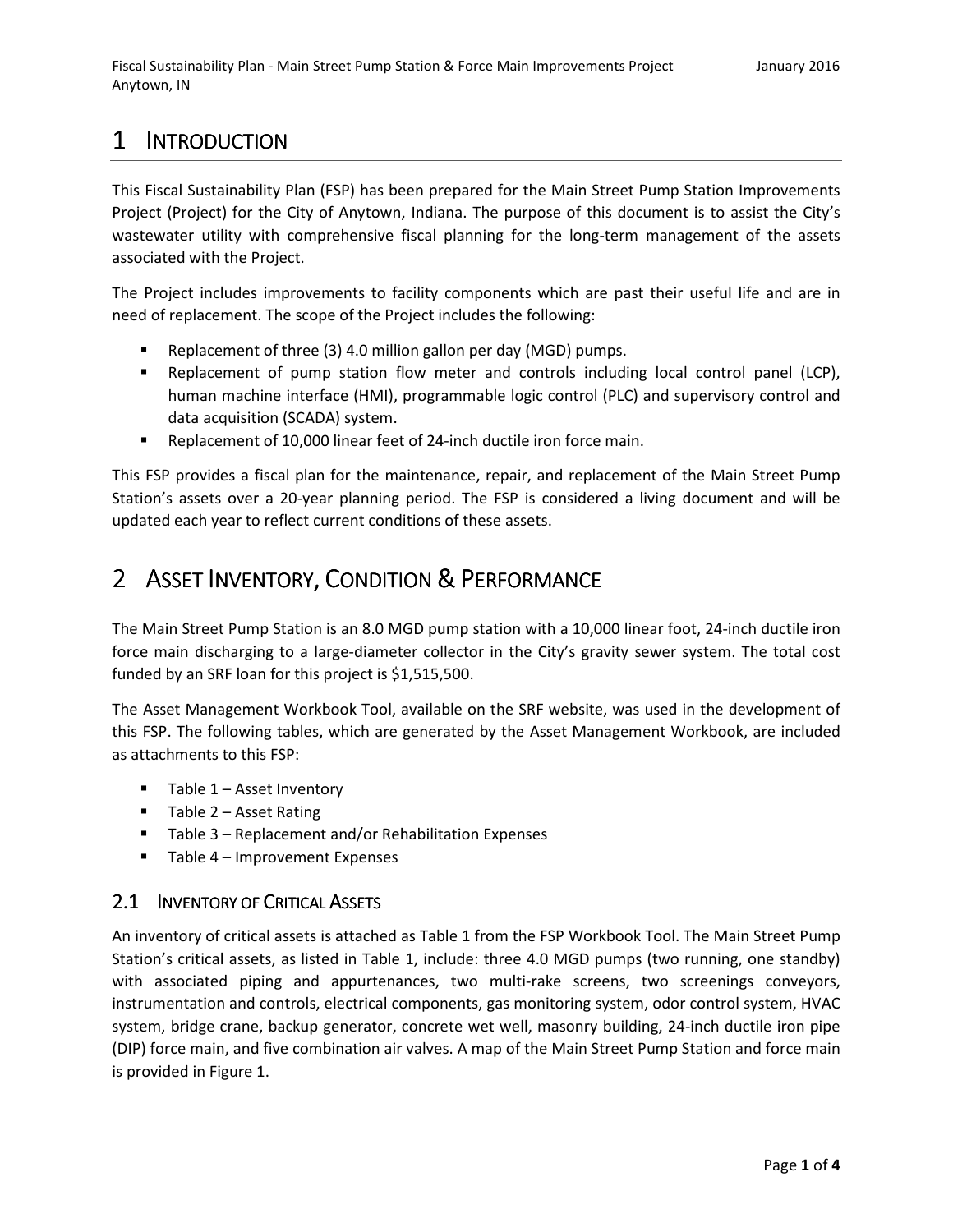Table 2 from the FSP Workbook Tool provides guidance for rating the condition, probability of failure, and consequence of failure for each asset. Ratings and remaining useful life for each asset were selected based on physical inspection, consultation with equipment manufacturers, references to operation & maintenance manuals, and past experience with similar assets. Ratings were entered into Table 1 to determine each asset's criticality. Assets with a remaining useful life of 20 years or less are summarized in the following Criticality Table:

|                                    | <b>Condition</b> | <b>Probability of</b> | <b>Consequence of</b> | Criticality <sup>1</sup>    |
|------------------------------------|------------------|-----------------------|-----------------------|-----------------------------|
| <b>Asset</b>                       | Rating           | <b>Failure (PoF)</b>  | <b>Failure (CoF)</b>  | (PoF x CoF)                 |
| <b>VFDs</b>                        | 3                |                       | 3                     | 9 - Important, not Critical |
| Plug Valves                        | $\overline{2}$   | 3                     | 3                     | 9 - Important, not Critical |
| <b>Check Valves</b>                | $\overline{2}$   | 3                     | 3                     | 9 - Important, not Critical |
| Electrical, MCCs                   | 2                | 2                     | 4                     | 8 - Not Critical            |
| Air Valves <sup>2</sup>            | 1                | 2                     | 3                     | 6-Not Critical              |
| Multi-Rake Screen No. 1            | 2                | 2                     | 3                     | 6 – Not Critical            |
| Multi-Rake Screen No. 2            | $\overline{2}$   | $\overline{2}$        | 3                     | 6 - Not Critical            |
| Screenings Conveyor No. 1          | 2                | $\overline{2}$        | 3                     | 6 - Not Critical            |
| Screenings Conveyor No. 2          | 2                | 2                     | 3                     | 6 - Not Critical            |
| <b>Screenings Compactor</b>        | 2                | 2                     | 3                     | 6 - Not Critical            |
| <b>Odor Control System</b>         | $\overline{2}$   | 2                     | 3                     | 6 - Not Critical            |
| <b>HVAC System</b>                 | $\overline{2}$   | 2                     | $\overline{2}$        | 4 - Not Critical            |
| <b>Gas Monitoring System</b>       | $\overline{2}$   | 2                     | $\overline{2}$        | 4 - Not Critical            |
| Back-up Generator and              | 2                | 2                     | $\overline{2}$        | 4 - Not Critical            |
| <b>Automatic Transfer Switch</b>   |                  |                       |                       |                             |
| Controls (LCP with HMI,            | 1                | 1                     | 4                     | 4 - Not Critical            |
| PLC and SCADA system) <sup>2</sup> |                  |                       |                       |                             |
| Flow Meter <sup>2</sup>            | 1                | 1                     | 1                     | 1 - Not Critical            |

#### ASSET CRITICALITY TABLE

1. Table is sorted by Criticality, in descending order, whereby items of highest Criticality are listed first.

2. Replaced as part of this project.

### 2.2 LEVEL OF SERVICE

The Main Street Pump Station is a major facility in the collection system and must function at all times. It includes a standby pump and back-up generator for redundancy and the SCADA system provides remote control and continuous monitoring.

### 3 EVALUATION OF WATER AND ENERGY CONSERVATION EFFORTS

Water and energy conservation measures that were incorporated into the Project include the following:

- Replacement of the three (3) existing pumps with higher-efficiency pumping equipment.
- Replacement of the existing pump station controls to improve efficiency, including a new LCP with HMI, PLC, and SCADA system.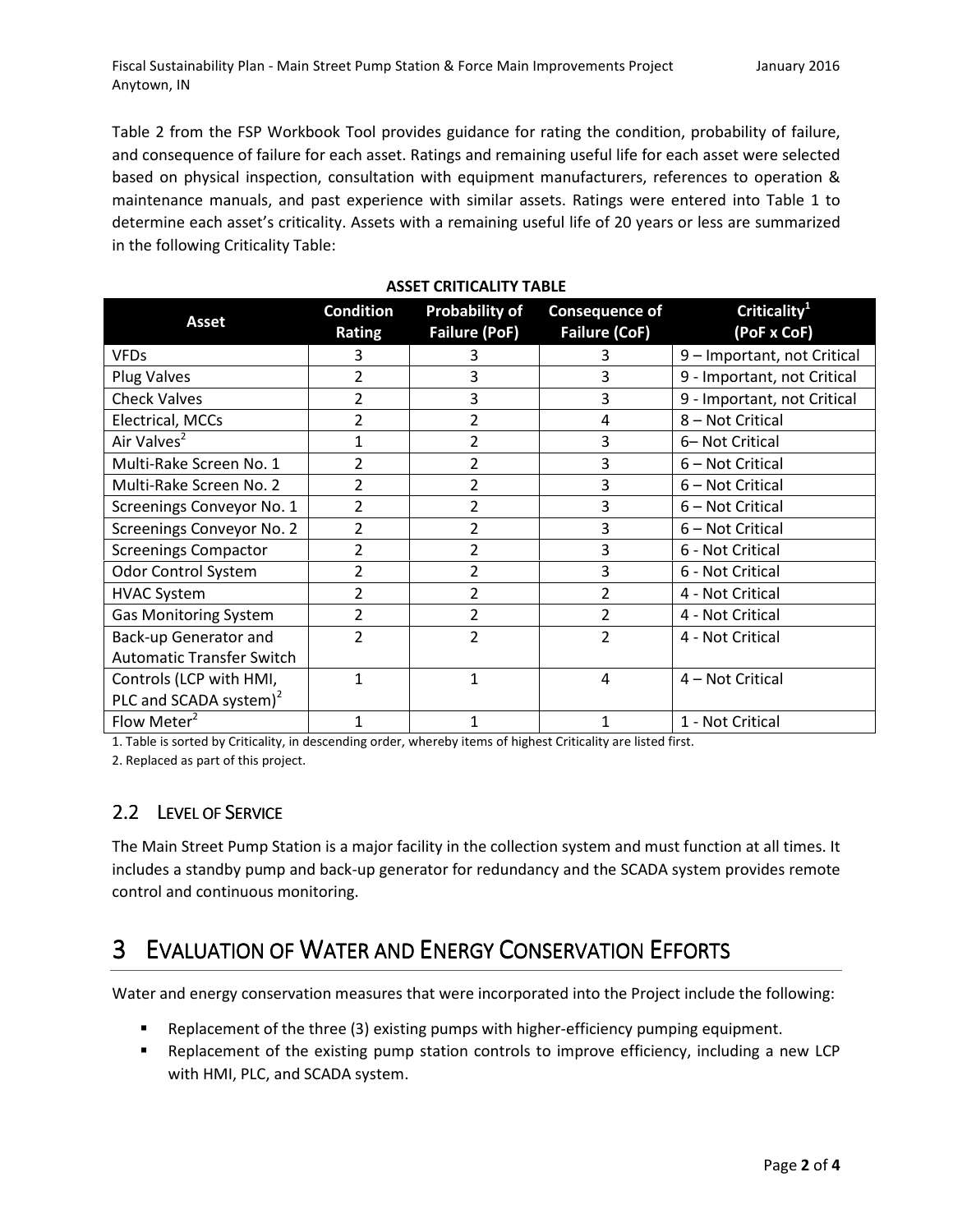The installation of higher-efficiency pumps will reduce operational costs and extend the useful life of the pump equipment. The new pump station controls will provide operational flexibility and accessibility to real-time monitoring data. This will improve the ability for facility operators to make modifications, when necessary, to optimize the operation and improve the efficiency of the Main Street Pump Station and to monitor the facility for preventative maintenance needs to extend the life of the equipment.

### 4 ASSET MANAGEMENT & FISCAL PLANNING

### 4.1 PLAN FOR REPLACEMENT, REHABILITATION, AND IMPROVEMENT OF PROJECT ASSETS

The attached Table 3 and Table 4 from the FSP Workbook Tool summarize the assets scheduled for replacement, rehabilitation, or improvement over a 20-year planning period. The purpose of these tables is to establish a current year budget to cover future anticipated expenses for the management of the Main Street Pump Station's assets. Costs were estimated based on original equipment costs adjusted for inflation. These expenses are summarized in the following Replacement, Rehabilitation, and Improvement Expenses Table:

| NET EACENIENT, NETIADIETATION, AND INIT NOVENIENT EAT ENJEJ TADEE |                          |           |  |  |  |  |  |  |  |  |
|-------------------------------------------------------------------|--------------------------|-----------|--|--|--|--|--|--|--|--|
| <b>Need</b>                                                       | Year Needed <sup>1</sup> | Cost      |  |  |  |  |  |  |  |  |
| Increase capacity for future expansion.                           | 2025                     | \$60,000  |  |  |  |  |  |  |  |  |
| Increase capacity for future expansion.                           | 2025                     | \$13,500  |  |  |  |  |  |  |  |  |
| Equipment reaching end of useful life.                            | 2025                     | \$41,000  |  |  |  |  |  |  |  |  |
|                                                                   |                          |           |  |  |  |  |  |  |  |  |
| Valves reaching end of useful life.                               | 2026                     | \$30,000  |  |  |  |  |  |  |  |  |
| Valves reaching end of useful life.                               | 2026                     | \$24,000  |  |  |  |  |  |  |  |  |
| Equipment reaching end of useful life.                            | 2026                     | \$90,000  |  |  |  |  |  |  |  |  |
|                                                                   |                          |           |  |  |  |  |  |  |  |  |
| Equipment reaching end of useful life.                            | 2029                     | \$170,000 |  |  |  |  |  |  |  |  |
| Equipment reaching end of useful life.                            | 2029                     | \$170,000 |  |  |  |  |  |  |  |  |
| Equipment reaching end of useful life.                            | 2029                     | \$30,000  |  |  |  |  |  |  |  |  |
| Equipment reaching end of useful life.                            | 2029                     | \$30,000  |  |  |  |  |  |  |  |  |
| Equipment reaching end of useful life.                            | 2029                     | \$35,000  |  |  |  |  |  |  |  |  |
| Equipment reaching end of useful life.                            | 2029                     | \$40,000  |  |  |  |  |  |  |  |  |
| Equipment reaching end of useful life.                            | 2029                     | \$25,000  |  |  |  |  |  |  |  |  |
|                                                                   |                          |           |  |  |  |  |  |  |  |  |
| Equipment reaching end of useful life.                            | 2029                     | \$35,000  |  |  |  |  |  |  |  |  |
| Equipment reaching end of useful life.                            | 2029                     | \$40,000  |  |  |  |  |  |  |  |  |
| Equipment reaching end of useful life.                            | 2029                     | \$110,000 |  |  |  |  |  |  |  |  |
|                                                                   |                          |           |  |  |  |  |  |  |  |  |
| Valves reaching end of useful life.                               | 2030                     | \$12,500  |  |  |  |  |  |  |  |  |
|                                                                   |                          |           |  |  |  |  |  |  |  |  |

REPLACEMENT, REHABILITATION, AND IMPROVEMENT EXPENSES TABLE

1. Table is sorted by year anticipated for replacement, rehabilitation, and/or improvement.

### 4.2 FISCAL PLANNING

The purpose of a fiscal plan for the replacement, rehabilitation and improvement expenses of the Main Street Pump Station is to ensure these expenses are incorporated into the City's annual budget and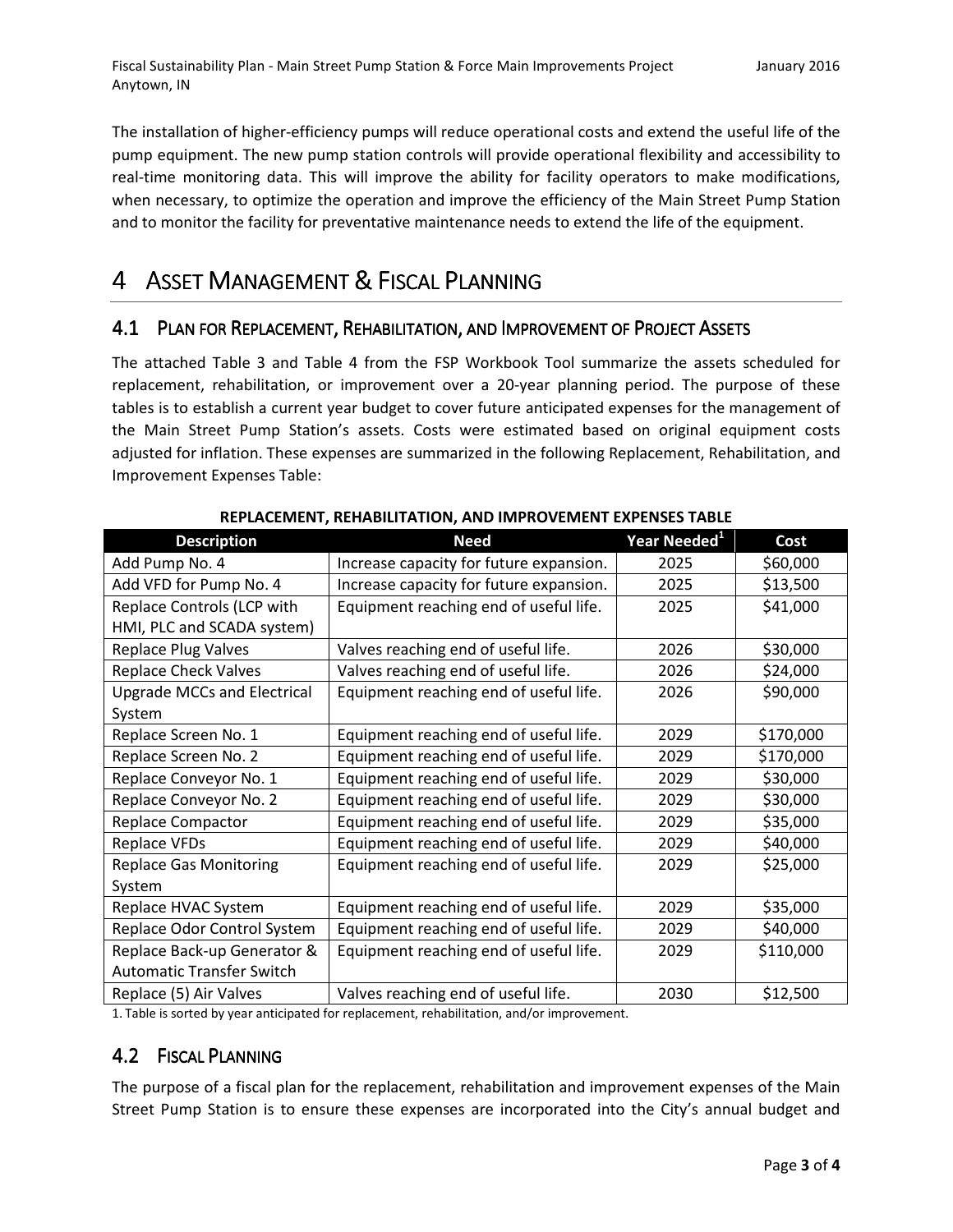future rate determinations so that sufficient funding is available when needed. A combination of the following funding mechanisms is proposed to accumulate funds for future expenses for the Main Street Pump Station:

- **E** Annual Revenues
- **Increasing Utility Rates**
- **Municipal Bonds**
- **State-Revolving Fund Loans**

The City worked with its rate consultant to develop a rate methodology to fund future capital expenses for the Main Street Lift Station. The purpose of this fund is for future replacement of the equipment financed by the SRF loan as part of this Project. These funds were incorporated into the City's current rate study.

Since the screens and conveyors are larger-cost items currently planned to be replaced in the same year, a low-interest loan, such as an SRF loan, or a municipal bond is proposed to fund those capital expenses. The remaining planned capital expenses were incorporated into the rate adjustment that was implemented as a result of the rate study performed for this Project. Therefore, funding for these expenses should be available within the City's annual utility operating budget. However, the City's rate study should be reviewed annually to ensure that sufficient revenues are available.

Proposed funding mechanisms for the replacement, rehabilitation, and improvement expenses for the Main Street Pump Station are summarized in the following Fiscal Planning Table:

| <b>Description</b>                        | <b>Funding Source</b>   | <b>Alternative Funding Source</b> |
|-------------------------------------------|-------------------------|-----------------------------------|
| Add Pump No. 4                            | <b>Reserve Revenues</b> | <b>Increase Utility Rates</b>     |
| Add VFD for Pump No. 4                    | Reserve Revenues        | <b>Increase Utility Rates</b>     |
| Replace Controls (LCP with HMI, PLC       | Reserve Revenues        | <b>Increase Utility Rates</b>     |
| and SCADA system)                         |                         |                                   |
| <b>Replace Plug Valves</b>                | Reserve Revenues        | <b>Increase Utility Rates</b>     |
| <b>Replace Check Valves</b>               | Reserve Revenues        | <b>Increase Utility Rates</b>     |
| <b>Upgrade MCCs and Electrical System</b> | Reserve Revenues        | <b>Increase Utility Rates</b>     |
| Replace Screen No. 1                      | Low-Interest Loan       | <b>Municipal Bond</b>             |
| Replace Screen No. 2                      | Low-Interest Loan       | <b>Municipal Bond</b>             |
| Replace Conveyor No. 1                    | Low-Interest Loan       | <b>Municipal Bond</b>             |
| Replace Conveyor No. 2                    | Low-Interest Loan       | <b>Municipal Bond</b>             |
| <b>Replace Compactor</b>                  | Low-Interest Loan       | <b>Municipal Bond</b>             |
| <b>Replace VFDs</b>                       | Low-Interest Loan       | <b>Municipal Bond</b>             |
| Replace Gas Monitoring System             | Reserve Revenues        | <b>Municipal Bond</b>             |
| Replace HVAC System                       | Reserve Revenues        | <b>Municipal Bond</b>             |
| Replace Odor Control System               | Reserve Revenues        | <b>Municipal Bond</b>             |
| Replace Back-up Generator &               |                         |                                   |
| <b>Automatic Transfer Switch</b>          | Low-Interest Loan       | <b>Municipal Bond</b>             |
| Replace (5) Air Valves                    | <b>Reserve Revenues</b> | <b>Increase Utility Rates</b>     |

#### FISCAL PLANNING TABLE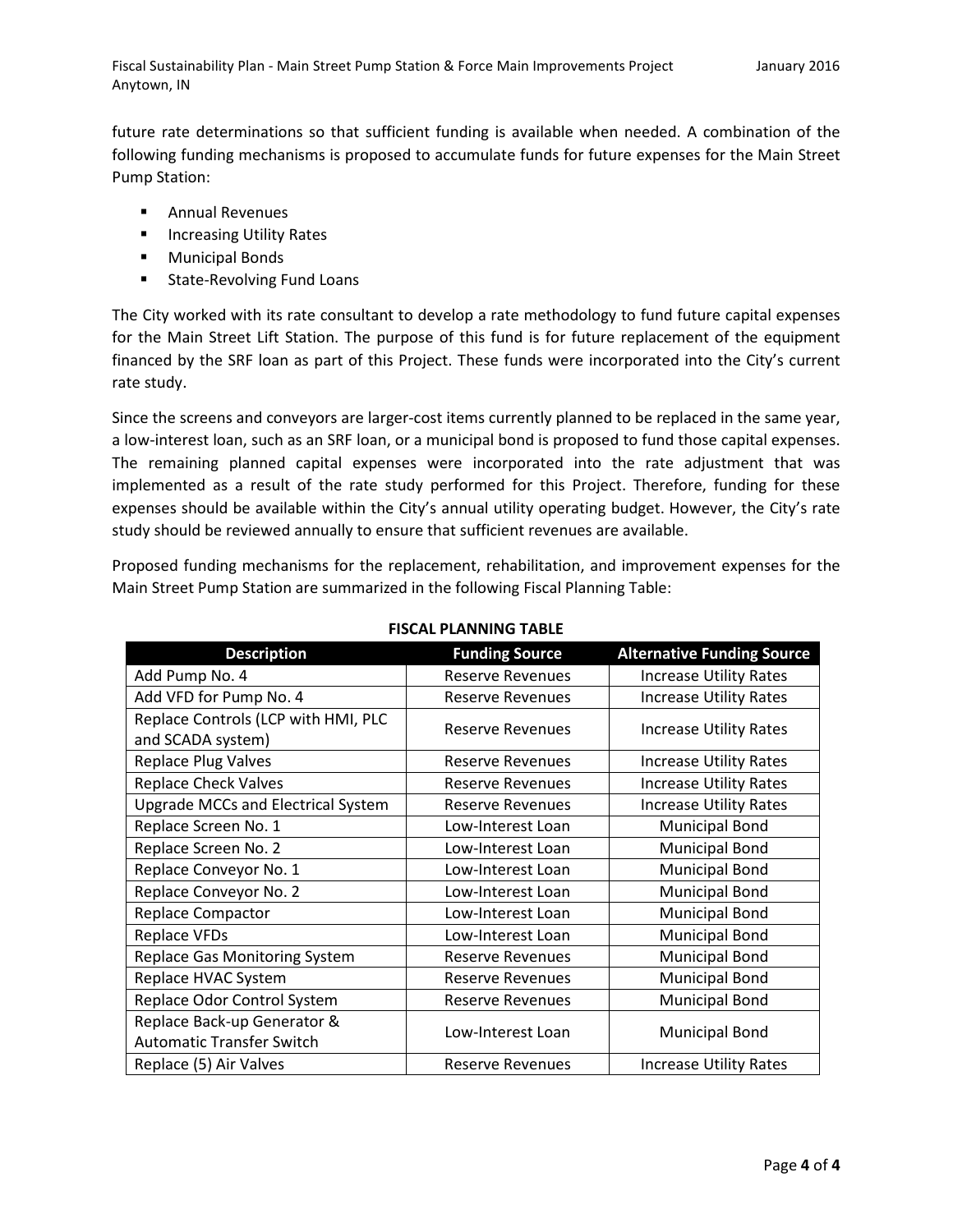# MAIN STREET PUMP STATION & FORCE MAIN FIGURE 1



TO WWTP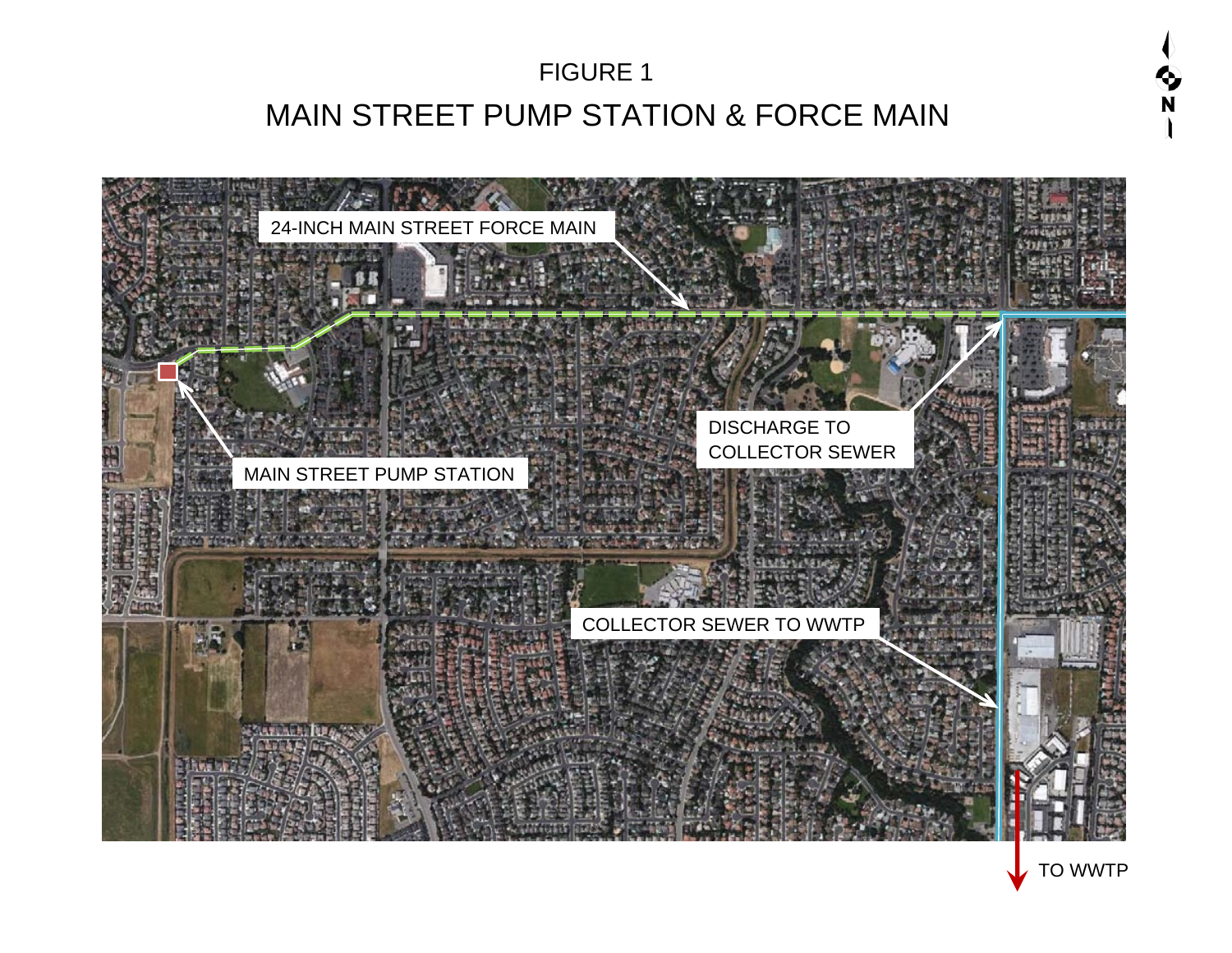### **Asset Inventory Table 1**

| <b>Facility Name:</b>     | <b>Main Street Pump Station</b> |  |
|---------------------------|---------------------------------|--|
| <b>Current Plan Year:</b> | 2015                            |  |

| <b>Directions:</b>                                                               |                        |                                     |                                      |                   |                      |                     |                         |                       |                      |                                           |                                  |                                  |                       |                        |
|----------------------------------------------------------------------------------|------------------------|-------------------------------------|--------------------------------------|-------------------|----------------------|---------------------|-------------------------|-----------------------|----------------------|-------------------------------------------|----------------------------------|----------------------------------|-----------------------|------------------------|
| A. List assets                                                                   |                        |                                     |                                      |                   |                      |                     |                         |                       |                      |                                           |                                  |                                  |                       |                        |
| B. Enter asset information                                                       |                        |                                     |                                      |                   |                      |                     |                         |                       |                      |                                           |                                  |                                  |                       |                        |
| C. To add more assets use insert function and add rows then copy first asset row |                        |                                     |                                      |                   |                      |                     |                         |                       |                      |                                           |                                  |                                  |                       |                        |
| to new rows to transfer formulas                                                 |                        |                                     |                                      |                   |                      |                     |                         |                       |                      |                                           |                                  |                                  |                       |                        |
| D. Enter information in yellow cells                                             |                        |                                     |                                      |                   |                      |                     |                         |                       |                      |                                           |                                  |                                  |                       |                        |
| E. Remaining cells will calculate automatically.                                 |                        |                                     |                                      |                   |                      |                     |                         |                       |                      |                                           |                                  |                                  |                       |                        |
| A                                                                                | B                      | $\mathbf{C}$                        | D                                    |                   |                      | G                   | H                       |                       |                      |                                           |                                  | M                                | N                     | $\mathbf{o}$           |
|                                                                                  |                        |                                     |                                      | <b>Tag Number</b> |                      | <b>Current SRF</b>  |                         |                       |                      | <b>Expected Useful   Remaining Useful</b> |                                  | <b>Probability of</b>            | <b>Consequence of</b> |                        |
| <b>Collection Assets</b>                                                         | <b>Capacity / Size</b> | <b>Material</b>                     | <b>Manufacturer</b>                  | (Optional)        | <b>Original Cost</b> | <b>Project Cost</b> | <b>Replacement Cost</b> | <b>Year Installed</b> | <b>Life in Years</b> | <b>Life in Years</b>                      | <b>Condition</b>                 | <b>Failure</b>                   | <b>Failure</b>        | <b>Criticality</b>     |
| <b>Force Main</b>                                                                | 24", 10,000 LF         | DIP                                 |                                      |                   | \$1,250,000          | \$1,250,000         | \$1,250,000             | 2015                  | 50                   | 50                                        | $\sim$ 1                         | $\overline{2}$                   | $-5$                  | 10                     |
|                                                                                  |                        |                                     |                                      |                   |                      |                     |                         |                       |                      |                                           |                                  |                                  |                       |                        |
| Air Valve Manholes (5)                                                           | 6' diameter            | Concrete                            |                                      |                   | \$20,000             | \$20,000            | \$20,000                | 2015                  | 50                   | 50                                        |                                  | $\overline{2}$                   | $\overline{2}$        | $\overline{4}$         |
| <b>Combination Air Valves (5)</b>                                                |                        | <b>SS</b>                           |                                      |                   | \$12,500             | \$12,500            | \$12,500                | 2015                  | 15                   | 15                                        | $-1$                             | 2 <sup>7</sup>                   | - 3                   | 6                      |
|                                                                                  |                        |                                     |                                      |                   |                      |                     |                         |                       |                      |                                           |                                  |                                  |                       |                        |
| <b>Enter asset</b><br><b>Enter asset</b>                                         |                        |                                     |                                      |                   |                      |                     |                         |                       |                      |                                           |                                  |                                  |                       | $\cap$<br>$\Omega$     |
| <b>Enter asset</b>                                                               |                        |                                     |                                      |                   |                      |                     |                         |                       |                      |                                           |                                  |                                  |                       | $\overline{0}$         |
| <b>Collection Assets Subtotal</b>                                                |                        |                                     |                                      |                   | \$1,282,500          | \$1,282,500         | \$1,282,500             |                       |                      |                                           |                                  |                                  |                       |                        |
|                                                                                  |                        |                                     |                                      |                   |                      |                     |                         |                       |                      |                                           |                                  |                                  |                       |                        |
|                                                                                  |                        | $\mathbf{C}$                        | D                                    |                   |                      | G                   | H                       |                       |                      |                                           |                                  | M                                | N                     | $\mathbf{o}$           |
| <b>Treatment Assets</b>                                                          | <b>Capacity / Size</b> | <b>Material</b>                     | <b>Manufacturer</b>                  | <b>Tag Number</b> | <b>Original Cost</b> | <b>Current SRF</b>  |                         | <b>Year Installed</b> |                      | <b>Expected Useful   Remaining Useful</b> | <b>Condition</b>                 | <b>Probability of</b>            | <b>Consequence of</b> | <b>Criticality</b>     |
|                                                                                  |                        |                                     |                                      | (Optional)        |                      | <b>Project Cost</b> | <b>Replacement Cost</b> |                       | <b>Life in Years</b> | <b>Life in Years</b>                      |                                  | <b>Failure</b>                   | <b>Failure</b>        |                        |
| <b>Main Street Pump Station</b>                                                  |                        |                                     |                                      | 1000              |                      |                     |                         |                       |                      |                                           |                                  |                                  |                       |                        |
| Raw Sewage Pump No. 1                                                            | 4.0 MGD                | C                                   | Flygt                                | 1010              | \$60,000             | \$60,000            | \$60,000                | 2015                  | 25                   | 25                                        |                                  |                                  | $\overline{4}$        | $\overline{4}$         |
| Raw Sewage Pump No. 2                                                            | 4.0 MGD                | CI                                  | Flygt                                | 1020              | \$60,000             | \$60,000            | \$60,000                | 2015                  | 25                   | 25                                        | $\sim$ 1<br>$\sim$ 1             | $-1$                             | $\overline{4}$        | - 4<br>$\overline{4}$  |
| Raw Sewage Pump No. 3                                                            | 4.0 MGD                | CI                                  | Flygt                                | 1030              | \$60,000             | \$60,000            | \$60,000                | 2015                  | 25                   | 25                                        |                                  |                                  | $\overline{4}$        |                        |
| Electrical, MCCs                                                                 |                        | <b>NA</b>                           | Various                              | 1040              | \$60,000             |                     | \$90,000                | 1996                  | 30                   | 11                                        | 2 <sup>7</sup>                   | 2 <sup>7</sup>                   | $\overline{4}$        | 8                      |
| VFD's                                                                            |                        | <b>NA</b>                           | <b>Allen-Bradley</b>                 | 1050              | \$30,000             |                     | \$40,000                | 2009                  | 20                   | 14                                        | 3 <sup>°</sup>                   | 3 <sup>2</sup>                   | - 3                   | -9                     |
| Controls (LCP with HMI, PLC and SCADA telemetry system)                          |                        | <b>NA</b>                           | Flygt                                | 1060              | $\sqrt{$41,000}$     | \$41,000            | \$41,000                | 2015                  | 10 <sup>°</sup>      | 10 <sup>°</sup>                           | $\sim$ 1                         | $-1$                             | $\overline{4}$        | $\overline{A}$         |
|                                                                                  |                        |                                     |                                      |                   |                      |                     |                         |                       |                      |                                           |                                  |                                  |                       |                        |
| Multi Rake Screen No. 1                                                          | 8.0 MGD                | <b>SS</b>                           | <b>Headworks</b>                     | 1070              | \$140,000            |                     | \$170,000               | 2009                  | 20                   | 14                                        | $\Omega$                         | $\overline{2}$                   | -3                    |                        |
| Multi Rake Screen No. 2                                                          | 8.0 MGD                | <b>SS</b>                           | <b>Headworks</b>                     | 1080              | \$140,000            |                     | \$170,000               | 2009                  | 20                   | 14                                        |                                  | ົດ                               | ാ                     |                        |
|                                                                                  |                        |                                     |                                      |                   |                      |                     |                         |                       |                      |                                           |                                  |                                  |                       |                        |
| Screenings Conveyor No. 1                                                        | $12$ cf/hr             | <b>SS</b>                           | <b>Headworks</b>                     | 1090              | \$25,000             |                     | \$30,000                | 2009                  | 20                   | 14                                        | $2^{\circ}$                      | $\overline{2}$                   | 3 <sup>°</sup>        | 6                      |
| Screenings Conveyor No. 2<br><b>Screenings Compactor</b>                         | 12 cf/hr<br><b>NA</b>  | <b>SS</b><br>$\overline{\text{SS}}$ | <b>Headworks</b><br><b>Headworks</b> | 1100<br>1110      | \$25,000<br>\$27,000 |                     | \$30,000<br>\$35,000    | 2009<br>2009          | 20<br>20             | 14<br>14                                  | 2 <sup>7</sup><br>2 <sup>7</sup> | 2 <sup>7</sup><br>2 <sup>7</sup> | $\mathbf{3}$<br>- 3   | 6                      |
|                                                                                  |                        |                                     |                                      |                   |                      |                     |                         |                       |                      |                                           |                                  |                                  |                       |                        |
| <b>Gas Monitoring System</b>                                                     | <b>NA</b>              | <b>NA</b>                           | <b>MSA Inst.</b>                     | 1120              | \$20,000             |                     | \$25,000                | 2009                  | 20                   | 14                                        | $\overline{2}$                   | 2 <sup>2</sup>                   | $\overline{2}$        | $\overline{4}$         |
|                                                                                  |                        |                                     |                                      |                   |                      |                     |                         |                       |                      |                                           |                                  |                                  |                       |                        |
| <b>HVAC System</b>                                                               | 3360 cfm               | <b>NA</b>                           | Greenheck                            | 1130              | \$27,000             |                     | \$35,000                | 2009                  | 20                   | 14                                        | $\overline{2}$                   | 2 <sup>7</sup>                   | $\overline{2}$        | $\overline{4}$         |
|                                                                                  |                        |                                     |                                      |                   |                      |                     |                         |                       |                      |                                           |                                  |                                  |                       |                        |
| <b>Odor Control System</b>                                                       | 1000 cfm               | Aluminum                            | Purafil                              | 1140              | \$32,000             |                     | \$40,000                | 2009                  | 20 <sup>°</sup>      | 14                                        | $\overline{2}$                   | $2^{\circ}$                      | 3 <sup>°</sup>        | 6                      |
|                                                                                  |                        |                                     |                                      |                   |                      |                     |                         |                       |                      |                                           |                                  |                                  |                       |                        |
| <b>Bridge Crane</b>                                                              | 5 ton                  | Steel                               | Whiting                              | 1150              | \$22,000             |                     | \$30,000                | 1996                  | 40                   | 21                                        | $2^{\circ}$                      | 3 <sup>1</sup>                   | $\overline{2}$        | 6                      |
|                                                                                  | 12"                    | C                                   | <b>Duzurik</b>                       | 1160              | \$24,000             |                     | \$30,000                | 1996                  | 30 <sub>o</sub>      | 11                                        | $\overline{2}$                   | 3 <sup>7</sup>                   | - 3-                  | -9                     |
| Plug Valves (6)                                                                  |                        |                                     |                                      |                   |                      |                     |                         |                       |                      |                                           |                                  |                                  |                       |                        |
| Check Valves (3)                                                                 | 12"                    | CI                                  | <b>Duzurik</b>                       | 1170              | \$18,000             |                     | \$24,000                | 1996                  | 30                   | 11                                        | $\mathcal{P}$                    | 3 <sup>1</sup>                   | $\mathbf{3}$          | <b>Q</b>               |
|                                                                                  |                        |                                     |                                      |                   |                      |                     |                         |                       |                      |                                           |                                  |                                  |                       |                        |
| <b>Flow Meter</b>                                                                | 16"                    | CI                                  | Krohne                               | 1180              | \$12,000             | \$12,000            | \$12,000                | 2015                  | 20                   | 20                                        | $\overline{1}$                   | $-1$                             | $\overline{1}$        | $\overline{1}$         |
|                                                                                  |                        |                                     |                                      |                   |                      |                     |                         |                       |                      |                                           |                                  |                                  |                       |                        |
| <b>Station Piping System</b>                                                     | 12" and 16"            | DI                                  |                                      |                   | \$50,000             |                     | \$65,000                | 1996                  | 50                   | 31                                        | 2 <sup>7</sup>                   | $\blacksquare$ 1                 | $\overline{4}$        | $\overline{4}$         |
|                                                                                  |                        |                                     |                                      |                   |                      |                     |                         |                       |                      |                                           |                                  |                                  |                       |                        |
| Back-up Generator and Automatic Transfer Switch                                  | 250 kW / 600 A         | <b>NA</b>                           | <b>MacAllister</b>                   | 1190              | \$85,000             |                     | \$110,000               | 2009                  | 20                   | 14                                        | $2^{\circ}$                      | 2 <sup>7</sup>                   | $\overline{2}$        | $\boldsymbol{\Lambda}$ |
| Concrete Structure (below grade)                                                 | <b>NA</b>              |                                     |                                      |                   | \$175,000            |                     | \$200,000               | 1996                  | 50                   | 31                                        | $\overline{2}$                   | - 1                              | $-5$                  | 5                      |
|                                                                                  |                        | concrete                            |                                      |                   |                      |                     |                         |                       |                      |                                           |                                  |                                  |                       |                        |
| Building                                                                         | 600 sf                 | masonry                             |                                      |                   | \$150,000            |                     | \$195,000               | 1996                  | 50                   | 31                                        | 2 <sup>2</sup>                   | $-1$                             | $\overline{4}$        | $\overline{4}$         |
|                                                                                  |                        |                                     |                                      |                   |                      |                     |                         |                       |                      |                                           |                                  |                                  |                       |                        |
| <b>Enter asset</b>                                                               |                        |                                     |                                      |                   |                      |                     |                         |                       |                      |                                           |                                  |                                  |                       |                        |
| <b>Enter asset</b>                                                               |                        |                                     |                                      |                   |                      |                     |                         |                       |                      |                                           |                                  |                                  |                       |                        |
| <b>Enter asset</b>                                                               |                        |                                     |                                      |                   |                      |                     |                         |                       |                      |                                           |                                  |                                  |                       |                        |
| <b>Treatment Assets Subtotal</b>                                                 |                        |                                     |                                      |                   | \$1,283,000          | \$233,000           | \$1,552,000             |                       |                      |                                           |                                  |                                  |                       |                        |
| <b>Total of All Collection and Treatment Assets</b>                              |                        |                                     |                                      |                   | \$2,565,500          |                     | \$2,834,500             |                       |                      |                                           |                                  |                                  |                       |                        |
| <b>Total Current SRF Project Cost</b>                                            |                        |                                     |                                      |                   |                      | \$1,515,500         |                         |                       |                      |                                           |                                  |                                  |                       |                        |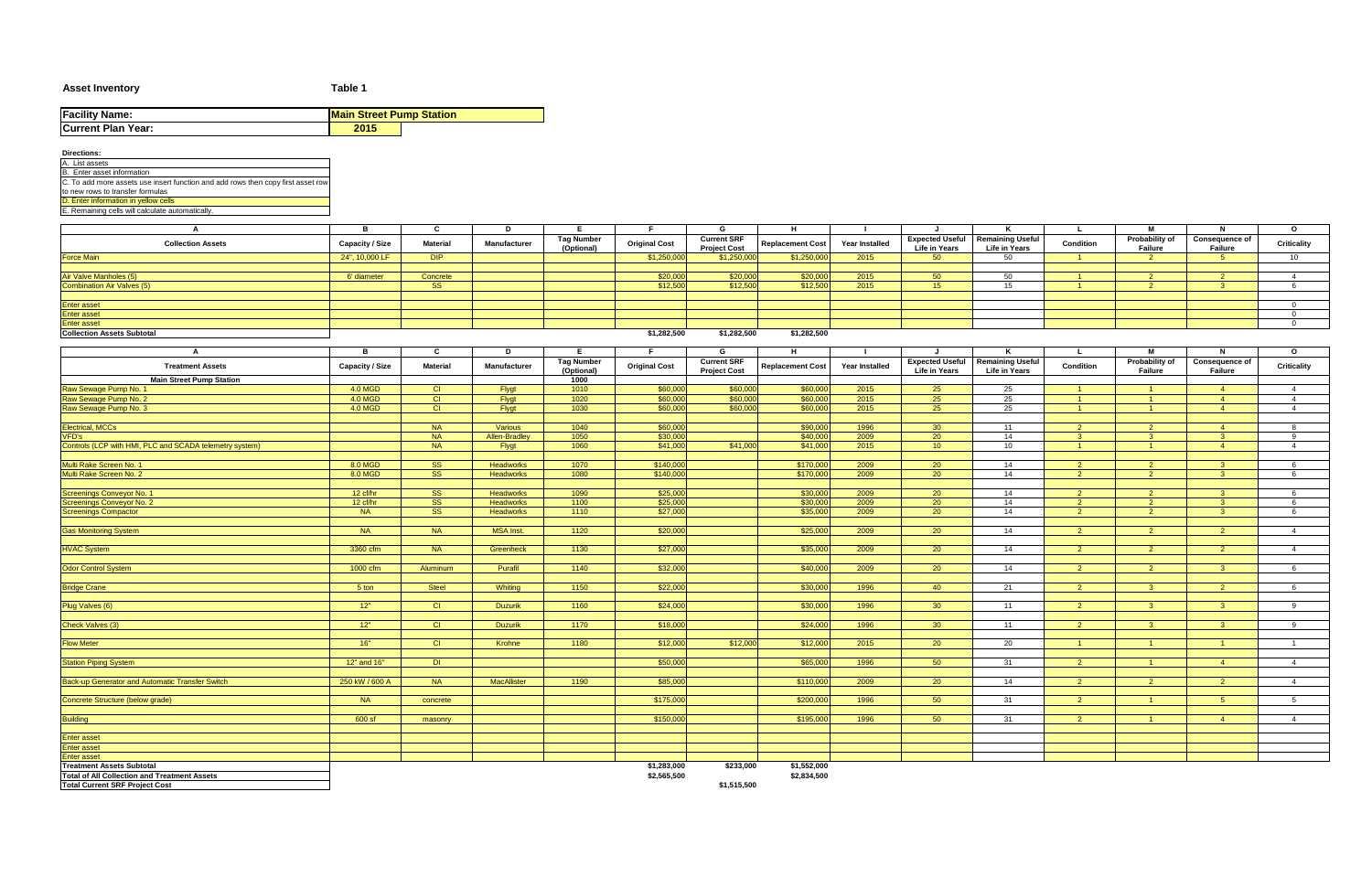## **Asset Rating Table 2**

| <b>Column L</b>             |                                                                           |
|-----------------------------|---------------------------------------------------------------------------|
| <b>Condition Assessment</b> |                                                                           |
| <b>Condition Rating</b>     | <b>Description</b>                                                        |
|                             | Unserviceable/End of useful life - Over 50% of asset requires replacement |
|                             | Significant Deterioration - 20-40% requires renewal/upgrade               |
|                             | Moderate Deterioration - 10-20% requires significant maintenance          |
|                             | Minor Deterioration - Requires minor maintenance                          |
|                             | New or Excellent Condition - Only normal maintenance required             |

| <b>Column M</b>               |                                                                               |
|-------------------------------|-------------------------------------------------------------------------------|
| <b>Probability of Failure</b> |                                                                               |
| <b>Performance Rating</b>     | <b>Description</b>                                                            |
|                               | Imminent - Likely to occur in the life of the item                            |
|                               | Probable - Will occur several times in the life of an item                    |
|                               | Occasional - Likely to occur some- time in the life of an item                |
|                               | Remote - Unlikely but possible to occur in the life of an item                |
|                               | Improbable - So unlikely, it can be assumed occurrence may not be experienced |

| <b>Column N</b>               |                          |
|-------------------------------|--------------------------|
| <b>Consequence of Failure</b> |                          |
| <b>Performance Rating</b>     | <b>Description</b>       |
|                               | Catastrophic disruption  |
|                               | Major disruption         |
|                               | Moderate disruption      |
|                               | Minor disruption         |
|                               | Insignificant disruption |

\* consider safety/social, economic/financial, environmental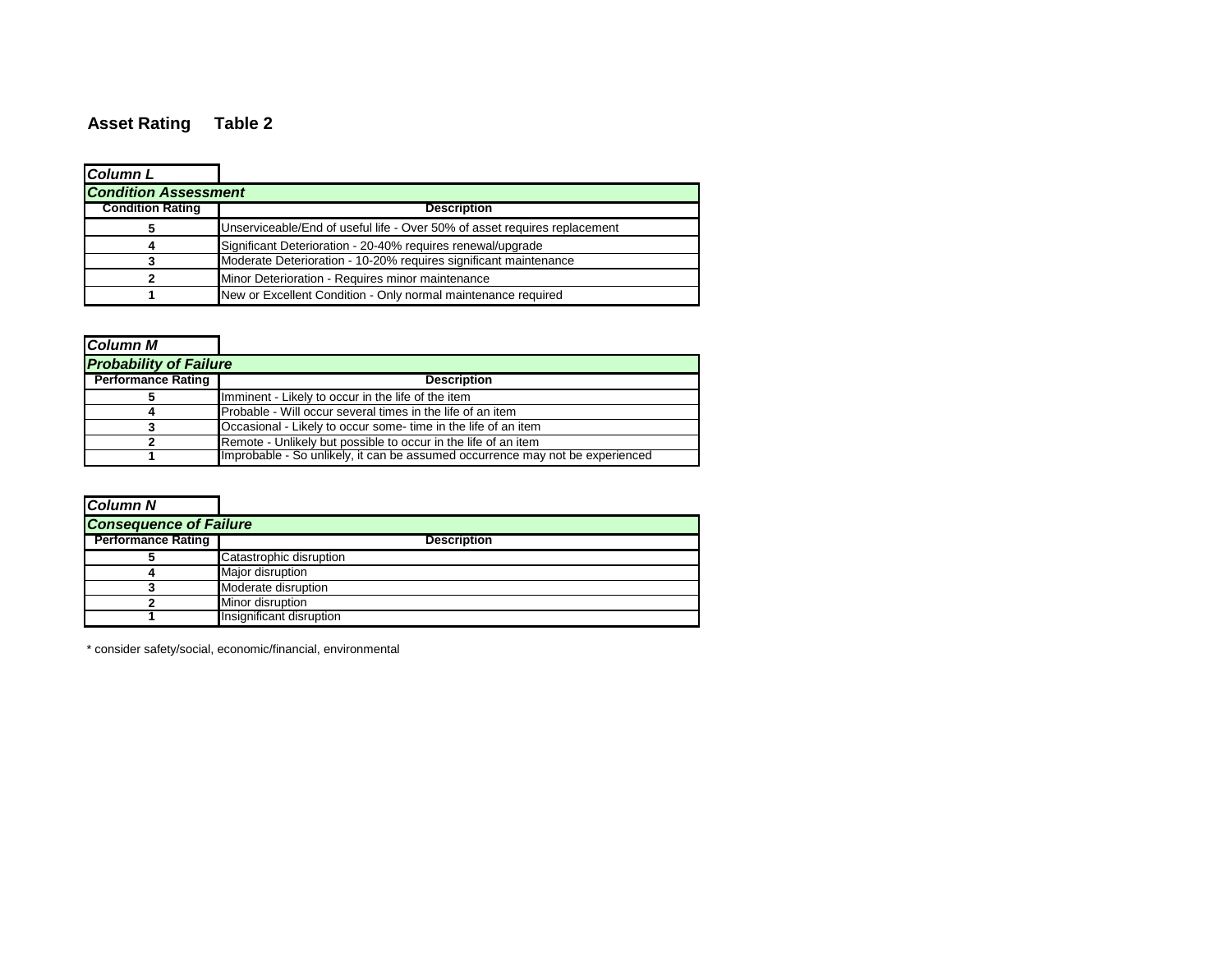### **Replacement and/or Rehabilitation Expenses Table 3**

| <b>Directions:</b>                                                           | <b>Guidance Note:</b> |
|------------------------------------------------------------------------------|-----------------------|
| A. List assets to be replaced or rehabilitated                               | Include items here    |
| B. Determine how long before action must take place                          | operating the syste   |
| C. Enter cost to replace or rehabilitate                                     |                       |
| D. Enter "C" in column D for large replacement expenses that would be funded | Include only the it   |
| as a capital project separate from the reserve money set aside each year.    | less than 20 years    |
| E. To add more replacement expenses, use insert function and add rows then   |                       |
| copy first line item row to new rows to transfer formulas                    |                       |
| F. Enter information in yellow cells                                         |                       |

G. Remaining cells will calculate automatically.

 Include items here that will need to be replaced during the normal course of operating the system.

 Include only the items from the Asset Inventory (Table 1) with a remaining useful life less than 20 years.

| Α                                                       | В                       |                           | C.                      | D                       |                             | Е                       |                           | F                     |
|---------------------------------------------------------|-------------------------|---------------------------|-------------------------|-------------------------|-----------------------------|-------------------------|---------------------------|-----------------------|
|                                                         |                         |                           |                         | $R = Use Reserve$       |                             |                         |                           |                       |
|                                                         | <b>Remaining Useful</b> |                           |                         | $C = Capital$           |                             | <b>Reserve Required</b> |                           | <b>Future Capital</b> |
| <b>Projects</b>                                         | <b>Life in Years</b>    |                           | <b>Replacement Cost</b> | <b>Expense</b>          |                             | <b>Each Year</b>        |                           | <b>Funds Required</b> |
| <b>Replace Air Valves</b>                               | 15                      | $\mathbf{\$}$             | 12,500                  | R                       | \$                          | 833                     | \$                        |                       |
|                                                         |                         |                           |                         |                         |                             |                         |                           |                       |
| Replace Multi Rake Screen No. 1                         | 14                      | $\sqrt[6]{\frac{1}{2}}$   | 170,000                 | $\mathbf C$             | \$                          |                         | \$                        | 170,000               |
| Replace Multi Rake Screen No. 2                         | 14                      | $\mathsf{\$}$             | 170,000                 | $\mathbf C$             | $\overline{\mathcal{S}}$    |                         | \$                        | 170,000               |
| Replace Screenings Conveyor No. 1                       | 14                      | \$                        | 30,000                  | C                       | \$                          |                         | \$                        | 30,000                |
| Replace Screenings Conveyor No. 2                       | 14                      | $\boldsymbol{\mathsf{S}}$ | 30,000                  | $\mathbf C$             | \$                          |                         |                           | 30,000                |
| <b>Replace Screenings Compactor</b>                     | 14                      | $\mathfrak{S}$            | 35,000                  | $\mathbf C$             | $\overline{\mathcal{S}}$    |                         | \$                        | 35,000                |
|                                                         |                         | $\boldsymbol{\mathsf{S}}$ |                         |                         |                             |                         |                           |                       |
| <b>Replace MCCs and Electrical Upgrades</b>             | 11                      | $\mathbf{\$}$             | 90,000                  | R                       | \$                          | 8,182                   | \$                        | $\sim$                |
| <b>Replace VFDs</b>                                     | 14                      | $\sqrt{3}$                | 40,000                  | $\mathsf{R}$            | \$                          | 2,857                   | \$                        |                       |
| Replace Back-up Generator and Automatic Transfer Switch | 14                      | $\mathfrak{S}$            | 110,000                 | R                       | $\overline{\mathcal{S}}$    | 7,857                   | \$                        | $\sim$                |
|                                                         |                         | $\boldsymbol{\mathsf{S}}$ |                         |                         |                             |                         |                           |                       |
| <b>Replace Gas Monitoring System</b>                    | 14                      | \$                        | 25,000                  | R                       | \$                          | 1,786                   | $\sqrt{3}$                | $\sim$                |
| <b>Replace HVAC System</b>                              | 14                      | $\sqrt{3}$                | 35,000                  | $\mathsf{R}$            | \$                          | 2,500                   | \$                        | $\sim$                |
| <b>Replace Odor Control System</b>                      | 14                      | $\mathbf{\$}$             | 40,000                  | R                       | \$                          | 2,857                   | $\mathfrak{S}$            | $\sim$                |
|                                                         |                         |                           |                         |                         |                             |                         |                           |                       |
| Replace Plug Valves (6)                                 | 11                      | \$                        | 30,000                  | $\mathsf{R}$            | \$                          | 2,727                   | \$                        | $\sim$                |
| <b>Replace Check Valves (3)</b>                         | 11                      | $\mathsf{\$}$             | 24,000                  | $\mathsf{R}$            | $\overline{\mathcal{S}}$    | 2,182                   | \$                        |                       |
| Controls (LCP with HMI, PLC and SCADA telemetry system) | 10                      | $\mathsf{\$}$             | 41,000                  | $\mathsf{R}$            | \$                          | 4,100                   | $\boldsymbol{\mathsf{S}}$ |                       |
| Enter asset to be replaced                              | $\mathbf{0}$            | $\boldsymbol{\mathsf{S}}$ |                         | $\overline{\mathsf{R}}$ | $\overline{\mathbf{3}}$     |                         | \$                        | $\sim$                |
| <b>Enter asset to be replaced</b>                       | $\mathbf{0}$            | $\mathfrak{S}$            | ٠                       | $\mathsf{R}$            | \$                          |                         | \$                        | $\sim$                |
| Enter asset to be replaced                              | $\overline{0}$          | $\mathfrak{S}$            |                         | $\mathsf{R}$            | \$                          |                         | $\mathbb{S}$              |                       |
| Total Replacement Expenses Required in the Current Year |                         |                           |                         |                         | $\overline{\boldsymbol{s}}$ | 35,881                  |                           |                       |
| <b>Total Future Capital Funds Required</b>              |                         |                           |                         |                         |                             |                         | \$                        | 435,000               |